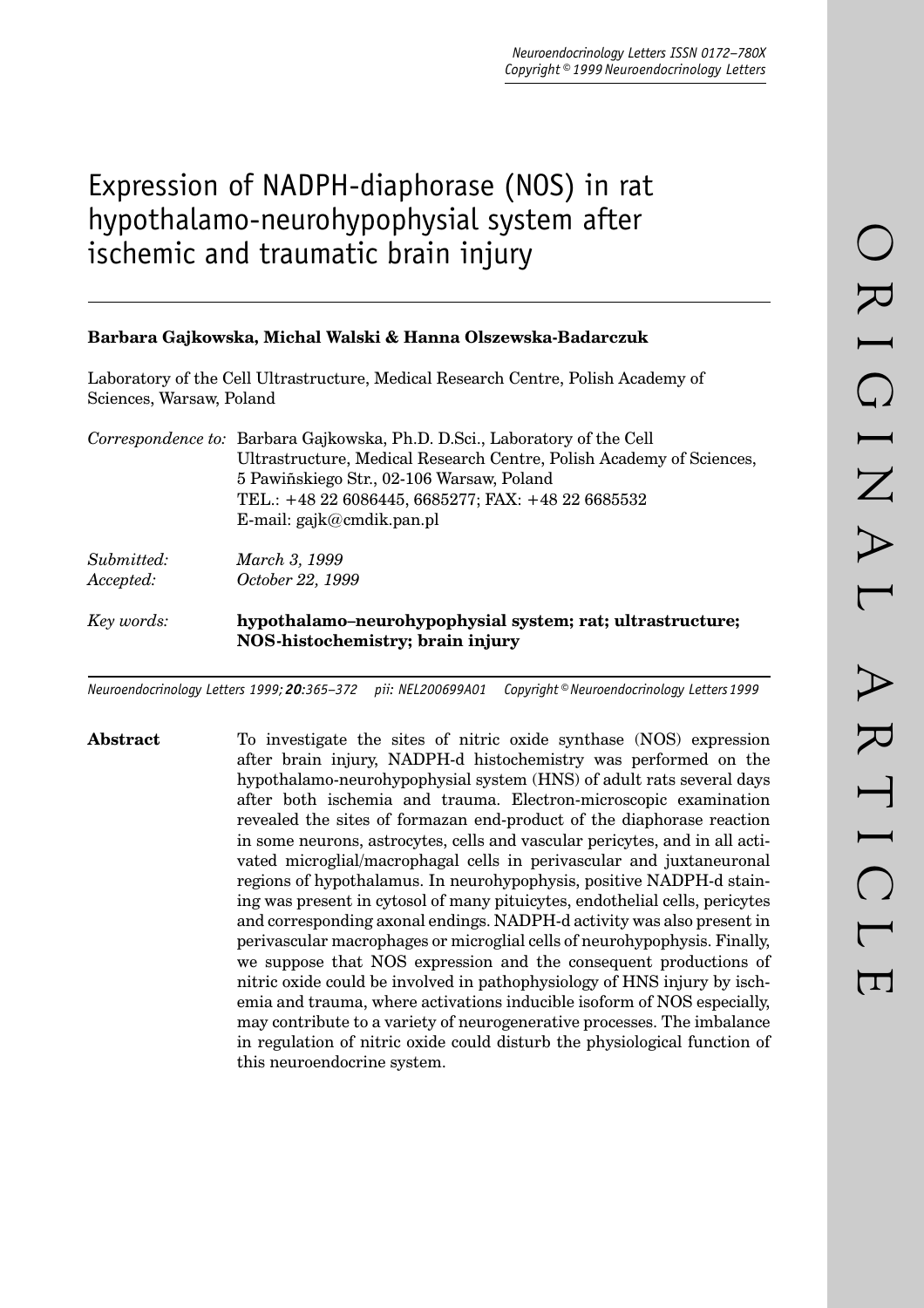#### **Introduction**

 Reports about the expression of nitric oxide synthase (NOS) and the role of nitric oxide (NO) in the pathophysiology of the endocrine system are scarce. In the hypothalamo-neurohypophysial system (HNS), the activity of NOS has been found in the hypothalamus, particularly in supraoptic and paraventricular nuclei and throughout the neurohypophy-sis, suggesting a neuromodulatory role of NO in vasopressin and oxytocin secretion [1, 2]. NOS inhibitors augment the corticotropin-releasing hormone, adrenocorticotropic hormone, oxytocin, luteinizing hormone and growth hormone release induced by a variety of stimuli. Thus, NO seems to inhibit hormone secretion [3]. However, in other experiments, NO was proposed to mediate release of corticotropin-releasing factor and luteinizing hormone-releasing hormone. Some reports showed that NO mediated vassopresin and oxytocin release in vitro and in vivo [4, 5]. Our previous studies have revealed up–regulation of NOS in HNS of rat after ischemic injury [6, 7]. These observations suggest the involvement of NO in the pathophysiology of HNS injury.

## **Material and Methods**

 Animals were handled according to the ethical guidelines of our Institution. 15 male rats, weighing 180–250g were used for this study. 5 rats were used as a control. 10 rats were subjected to total brain ischemia by 10 min cardiac arrest according to the method described earlier by Korpatchev [8]. Then the animals were resuscitated and kept alive up to 7 days. Then, in halothane anesthesia the cranium was trepanned by removing a 2 mm fragment of the bone in the fronto-temporal region. Mechanical trauma was applied to the hemisphere through the trepanned opening. The skin was sutured and the animals were sacrificed for morphological studies after 4 days. Morphological studies and NADPH-d histochemistry were performed as described earlier by Gajkowska and Walski [6]. The hypothalamo–neurohypophysial sections containing supraoptic (SO) and paraventricular (PV) nuclei and neurohypophysis were examined by the JEOL 1200EX electron microscope.

#### **Results**

The reaction for NADPH-d was performed to determine NO production in HNS. The distribution of NADPH-d in HNS of control animals was described in our earlier paper [6]. Here, we did not observe any differences in analyzed material.

## *Distribution of NADPH-d in nucleus supraopticus (SO) and nucleus paraventricularis (PV) after ischemic and traumatic injury.*

We observed positive reaction for NADPH-d in many neurons of SO and PV (Fig. 1). The reaction product (15 nm granules) was associated with rough endoplasmic reticulum and ribosomes. We did not show any staining for other neuronal organella. The strong accumulation of NADPH-d deposit, clustered, was in cytosol of endothelial cells in association with ribosomes or mitochondria, and in some region of cytoplasm of pericytes (Fig. 2). The richest accumulation of NADPH-d deposit distributed in patched in cytoplasm was seen in perivascualr astrocytes and smooth muscle cells. A striking finding was the presence of NADPH-d reaction product in many microglial or macrophagal cells in perivascular and juxtaneuronal regions in whole HNS (Figs. 3, 4).

## *Distribution of NADPH-d in neurohypophysis (NH) after ischemic and traumatic injury.*

A population of distinctly NADPH-d stained axonal endings was observed (Fig.5). Dense deposits of reaction product was seen in axoplasm between neurosecretory granules. The strong accumulation of NADPH-d deposit was found in many pericytes and pituicytes (Fig. 6,7). The deposits were distributed in patched in cytoplasm. NADPH-d expression was strong in perivascualr microglial cells and in macrophages (Fig. 8). The distribution and intensity of NADPH-d deposit in endothelial cells of neurohypophysis was similar to that described in SO and PV.

#### **Discussion**

 The present study revealed expression of NOS in hypothalamo- neurohypophysial system in the rat brain subjected to a combined ischemic and traumatic brain damage. Electron-microscopic examination revealed the sites of formazan end-product of the diaphorase reaction in many neurons of supraoptic and paraventricular nuclei and their axonal endings in the neurohypophysis. In several recent studies using this histochemical marker (NADPH-d), it was discovered that these neurons are resistant to death in a wide variety of neurologic disorders, including stroke, Alzheimer's disease and Huntington's disease [9, 10, 11]. Additionally, these neurons are resistant to excitotoxic neuronal death mediated by glutamate or N-methyl-D-asparate (NMDA)in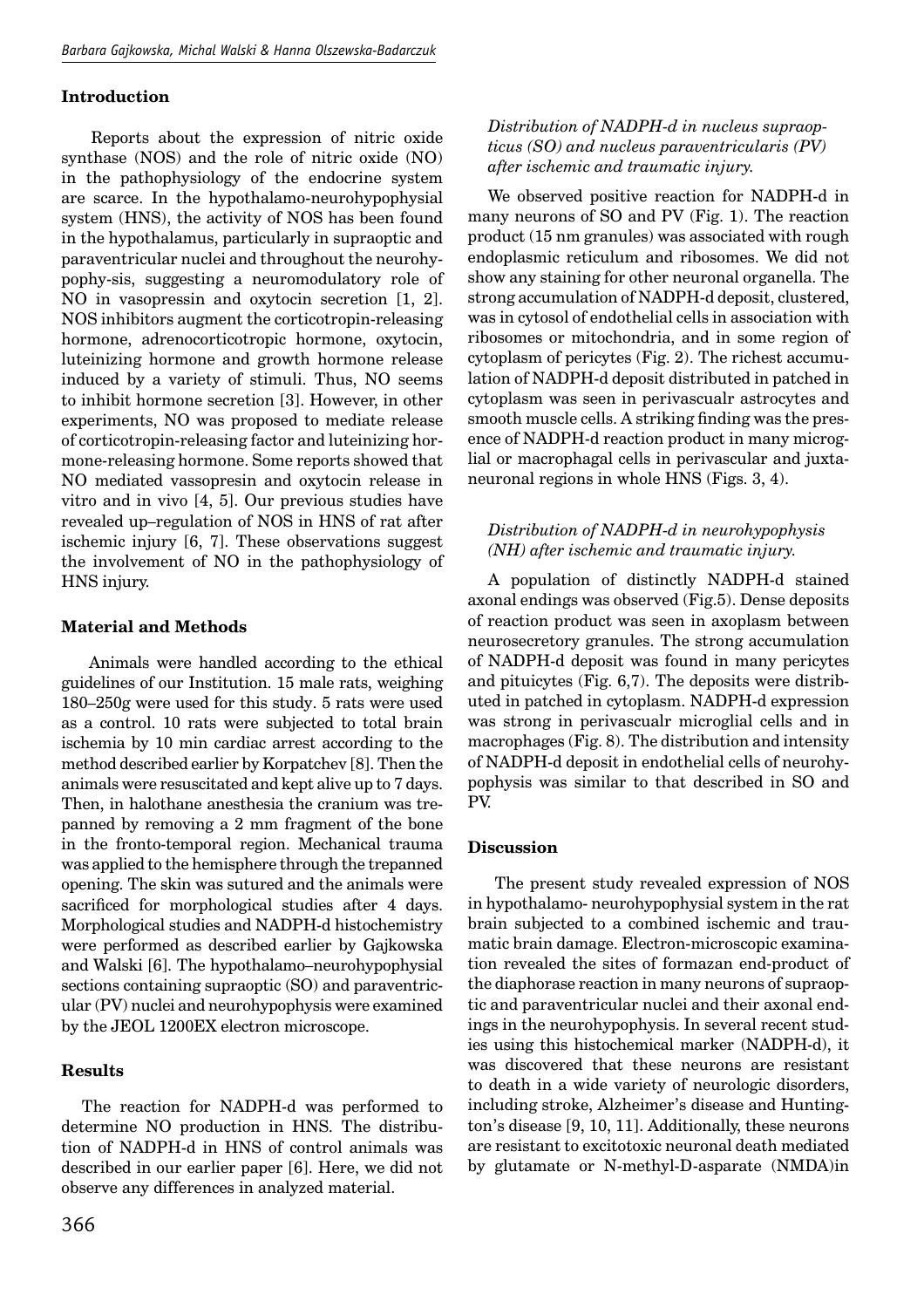

**Fig. 1**. Distribution of NADPH-d in nucleus supraopticus after ischemic and traumatic injury. Note strong accumulation of NADPH-d deposit in rough endoplasmic reticulum (RER) of the neuron (N) and non-stained neuropil. x 16,000



**Fig. 2**. Distribution of NADPH-d in nucleus paraventricular after ischemic and traumatic injury. NADPH-d deposit in cytosol of endothelial cell (E) and in pericyte (P) is present. x 50,000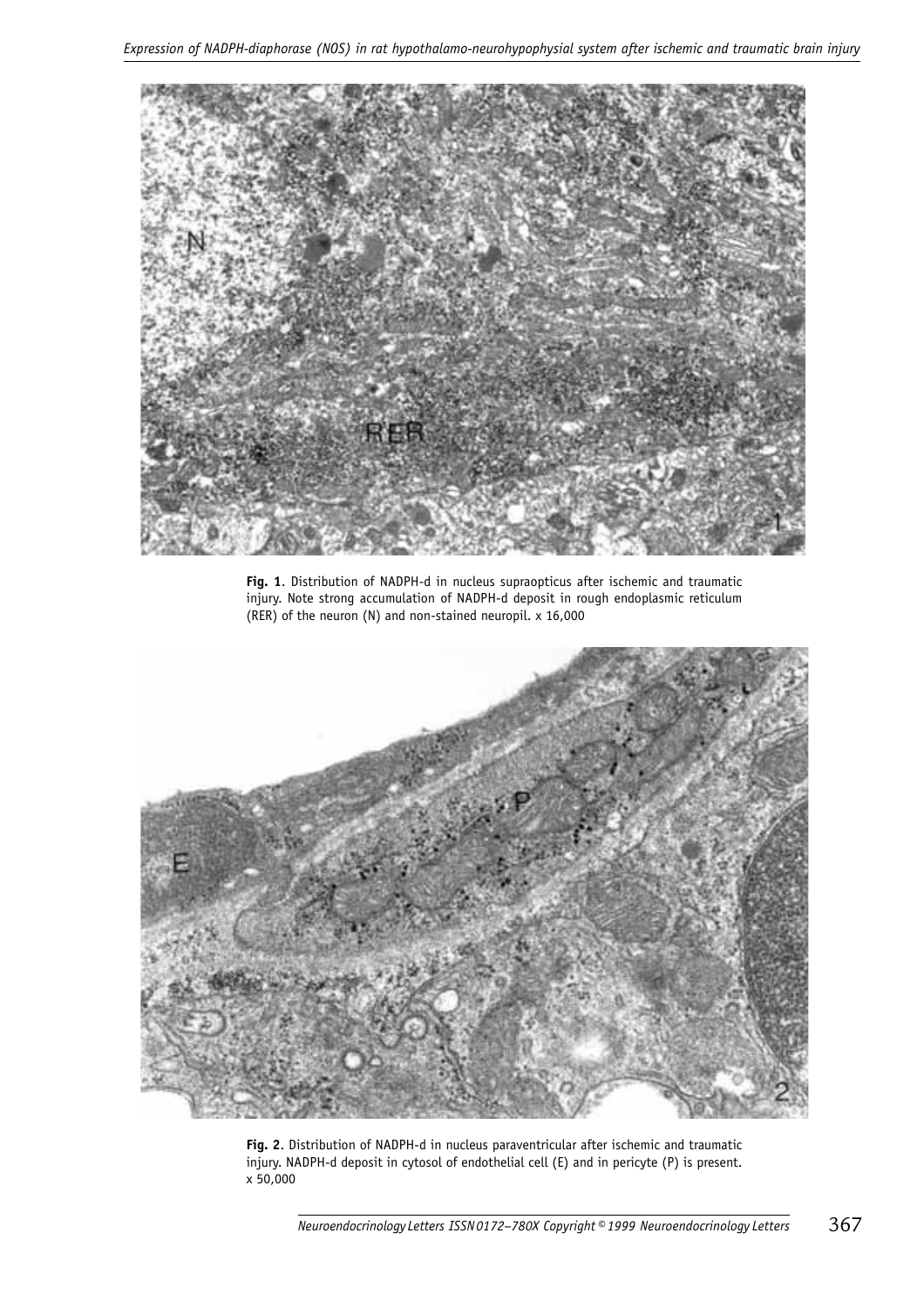

**Fig. 3.** Distribution of NADPH-d in nucleus supraopticus after ischemic and traumatic injury. Deposit of NADPH-d in cytosol of microglial cell (Mi) is present. x 30,000



**Fig. 4.** Distribution of NADPH-d in nucleus supraopticus after ischemic and traumatic injury. Note deposit of NADPH-d in macrophages (MG). x 25,000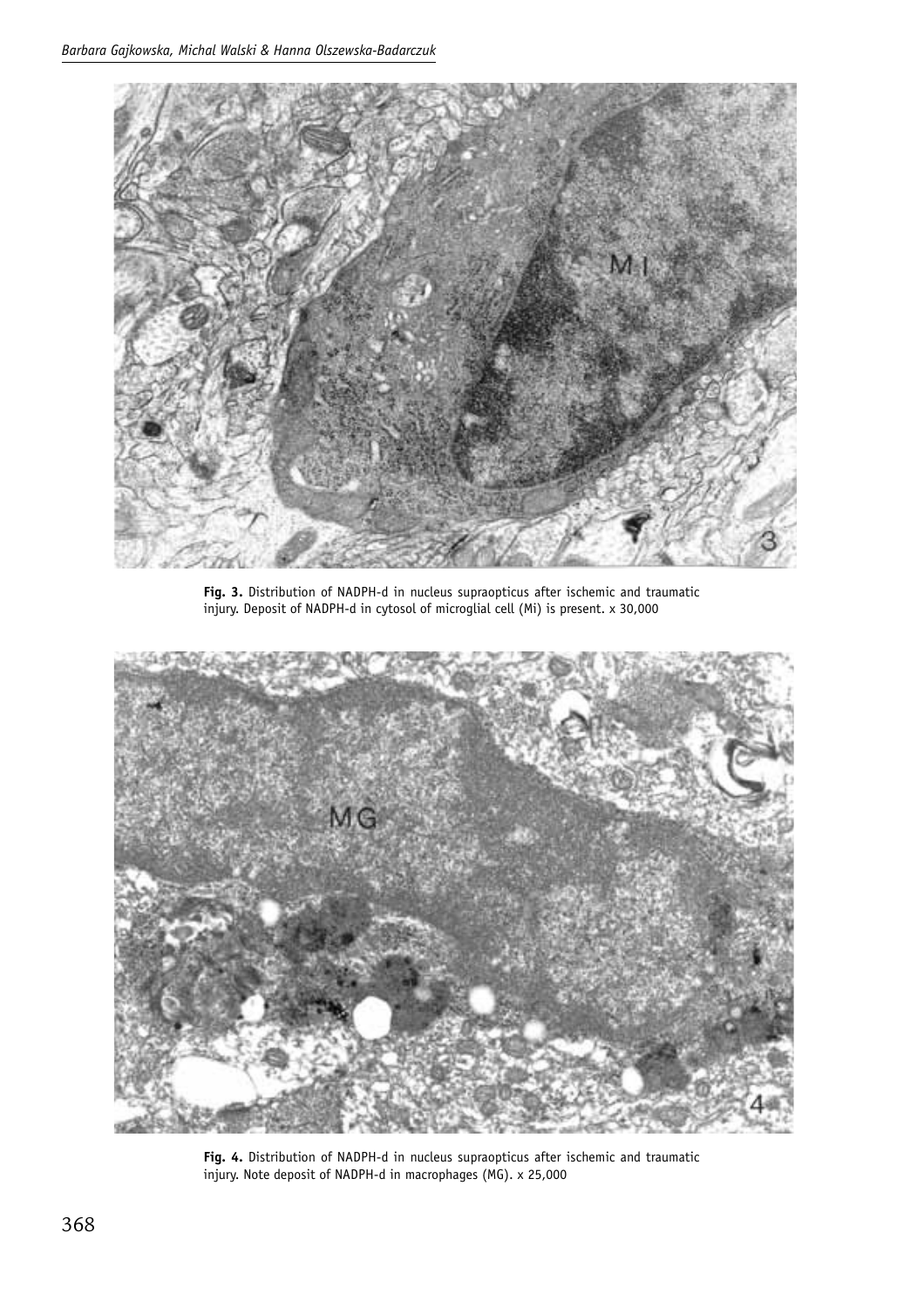

**Fig. 5.** Distribution of NADPH-d in neurohypophysis after ischemic and traumatic injury. Note NADPH-d deposit in cytoplasm axonal endings (Ax). x 37,000



**Fig. 6**. Distribution of NADPH-d in neurohypophysis after ischemic and traumatic injury. Strong NADPH-d stained the perivascular pericyte (P). x 45,000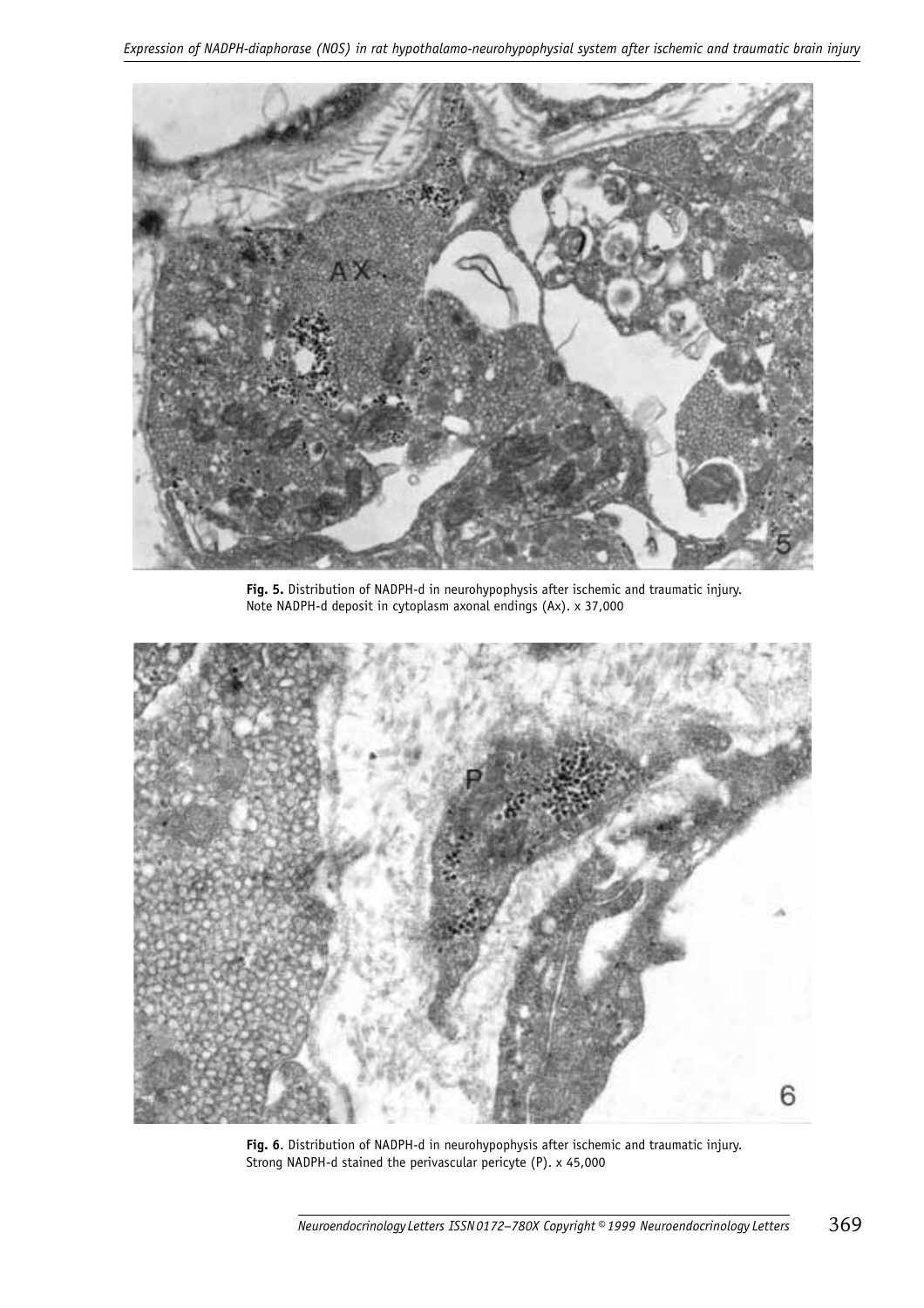

**Fig. 7.** Distribution of NADPH-d in neurohypophysis after ischemic and traumatic injury. The reaction product(arrows) in cytoplasm of pituicyte is seen. x 40,000



**Fig. 8.** Distribution of NADPH-d in neurohypophysis after ischemic and traumatic injury. Note perivascular macrophage (MG) with strong deposit NADPH-d in cytoplasm. x 30,000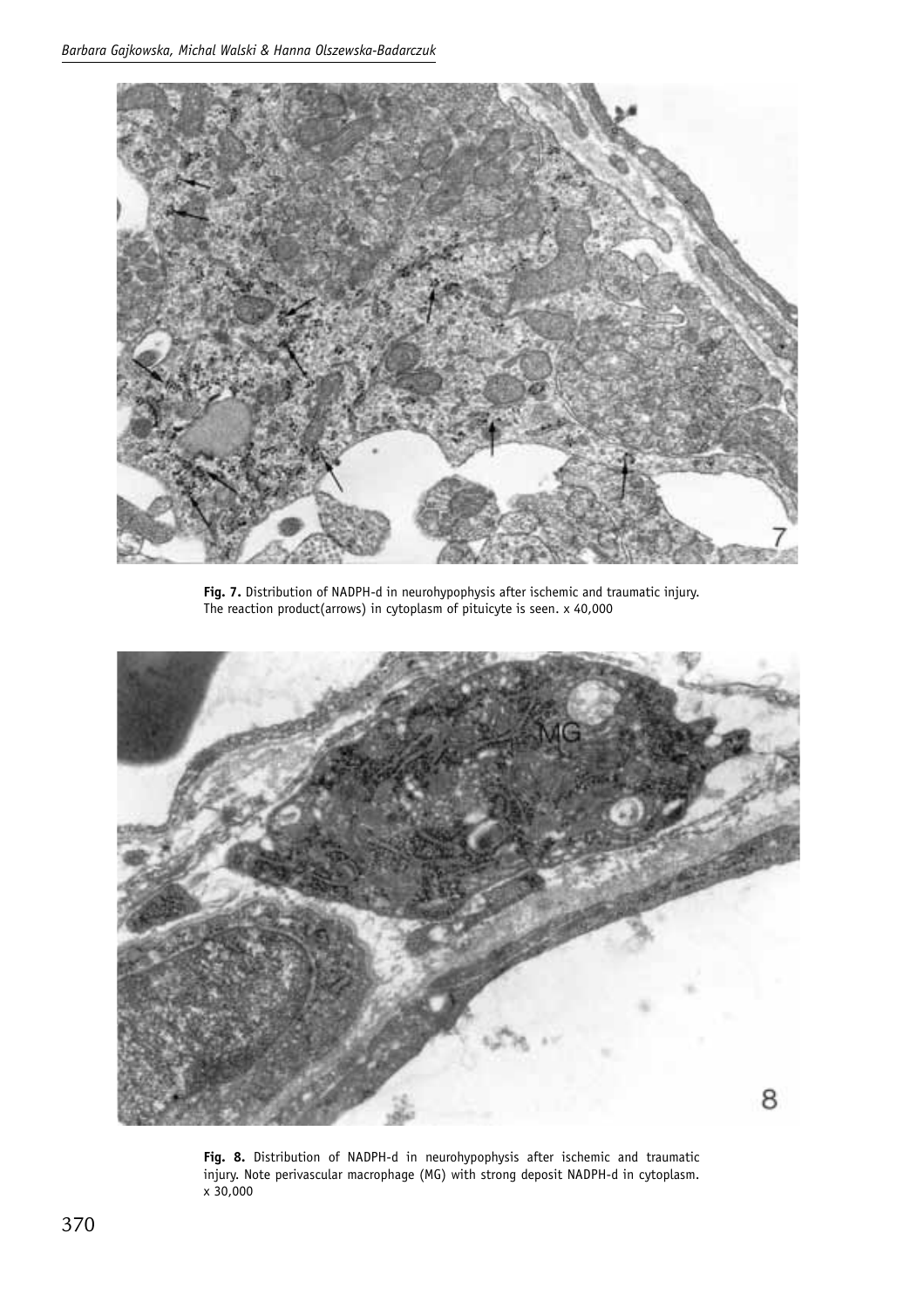experimental animals and in culture [12]. However NADPH-d positive neurons have been hypothesized to be lethal to adjacent cells [13]. Besides neuronal sites, NOS was concentrated in vascular endothelium in HNS. The increased NADPH-d staining was significant after ischemic and traumatic brain injury. In pathological states including traumatic brain injury and ischemia, over-production of NO in the brain may lead to vasodilatation and abnormal permeability [14, 15, 16]. Such enhanced expression of NOS in microvasculature may potentiate the vasogenic edema and hyperemia that is seen in human brain injury. However the role that NO plays in the mechanism of cerebral ischemia is multifaceted. Immediately after ischemia, NOS may be an important mechanism alleviating the deleterious effects of ischemia on brain tissue and limits the degree of ischemia [17]. More then 2 hr after ischemia, the vascular effects of NO are no longer beneficial [18]. Our recent immunocytochemical findings are also in general agreement with their reports. We showed that ischemia caused an increase e-NOS in labelling in capillary endothelial cells and additionally an increase in expression of e-NOS in perivascular mast cells, in a short time after ischemia [19, 7]. We propose that e-NOS induced in perivascular mastocytes mediated NO production in the early post-ischemic period and thus constitutes an important defense mechanism counteracting the effects of brain ischemia. Another potential source for NO under our experimental pathological conditions was expression of NOS in a variety of cell types in HNS including astrocytes, pituicytes, microglia, macrophages and smooth muscle cells encircling the blood vessels. All these cells contain inducible NOS (i-NOS) [20, 21, 7]. The i-NOS differs from the constitutive NOS of neurons and endothelial cells in that it is calcium independent, produces NO for extended periods, probably mediates most of the toxic actions of NO and is induced on stimulation with a variety of cytokines. We observed the increased NADPH-d staining intensities in many glial (astrocytes and pituicytes), microglial and macrophagal cells especially in perivascular and juxtaneuronal regions of HNS. Our findings are also in agreement with reports which clearly show NADPH-d activity in astroglial cells following brain injury [22, 23]. Also, immunocytochemical data revealed that activated glia or macrophages produce NO via i-NOS in various pathological conditions [24, 7]. In contrast to other isoforms of NOS, i-NOS is likely to cause dysfunction of HNS during ischemia and trauma and therefore observed expression of this isoform in glia and macrophages entering in the brain may be deleterious rather than protective. In

conclusion, ultrahistochemical analysis revealed the expression of NADPH-d product reaction in most glial cells and macrophages frequently present in HNS after injury of the brain by ischemia and trauma. The imbalance in regulation of NO could disturb the physiological function of this neuroendocrine system.

### **Acknowledgments:**

We thank Mrs. M. Zawistowska for her help in preparing the manuscript.

#### REFERENCES.

- 1 Bredt DT, Hwang PM, Snyder SH. Localization of nitric oxide synthase indicating a neural role of nitric oxide. Nature 1990; **347**: 768–770.
- 2 Vincent SR, Kimura H. Histochemical mapping of nitric oxide synthase in the brain. Neuroscience 1992; **46**:755–784.
- 3 Garthwaite J. Glutamate, nitric oxide and cell-cell signaling in the nervous system. Trends Neurosci 1991; **14**:60–67.
- 4 Yasin S, Costa A, Trainer P, Windle R, Forsling ML, Crossman A. Nitric oxide modulates the release of vasopressin from rat hypothalamic expants. Endocrinology 1993; **133**:1466–1469.
- 5 Ota M, Crotton JT, Festavan GT, Share L. Evidence that nitric oxide can act centrally to stimulate vasopressin release. Neuroendocrinology 1993; **57**:955–959.
- 6 Gajkowska B, and Walski M. Ultrastructrural demonstration of NADPH-diaphorase, a marker for nitric oxide synthase in hypothalamo-neurohypohysial system, hippocampus and cerebral cortex of the rat after ischemia. Neuroendocrinology Letters 1998; **19**:2:79–85.
- 7 Gajkowska B, Viron A, Cholewiñski M. Immunocytochemical localization of endothelial nitric oxide synthase (e-NOS) and inducible nitric oxide synthase (i-NOS) in rat neurohypophysis after cerebral ischemia. Folia Neuropathol 1999; **37**:1: 11–20.
- 8 Korpathev VG, Lysenko SP, Tiel LZ Models of clinical death and postreanimational disease in rats. Pathol Fizjol Exp Terapia 1982; **3**:78–80.
- 9 Ferrante RJ, Kowall NW, Richardson EP Jr, Bird ED, Martin JB. Selective sparing of a class of striatal neurons in Huntington's disease. Science 1985; **230**:561–563.
- 10 Uemura Y, Kowall NW, Beal MF. Selective sparing of NADPH-diaphorase-somatostatin-neuropeptide Y neurons in ischemic gerbil striatum. Ann Neurol 1992; **27**:620–625.
- 11 Hyman BT, Harzloff K, Wenniger JJ, Dawson TM, Bredt DS, Snyder SH. Relative sparing of nitric oxide synthase-containing neurons in the hippocampal formation in Alzhaimer's disease. Ann Neurol 1992; **32**:818–820.
- 12 Koh JY, Peters S, Choi DW. Neurons containing NADPH-diaphorase are selectively resistant to quinolinate toxicity. Science 1986; **234**:73–76.
- 13 Dalkara T, Yoshida T, Irikura K, Moskowitz MA. Dual role of nitric oxide in focal cerebral ischemia. Neuropharmacology 1994; **33**: 1447–1452.
- 14 Moncada S and Higgs A. The L-arginine-nitric oxide pathway. N Engl J Med 1993; **329**:2002–2012.
- 15 Cobs Ch, Fenoy SA, Bredt DS, Noble LJ. Expression of nitric oxide